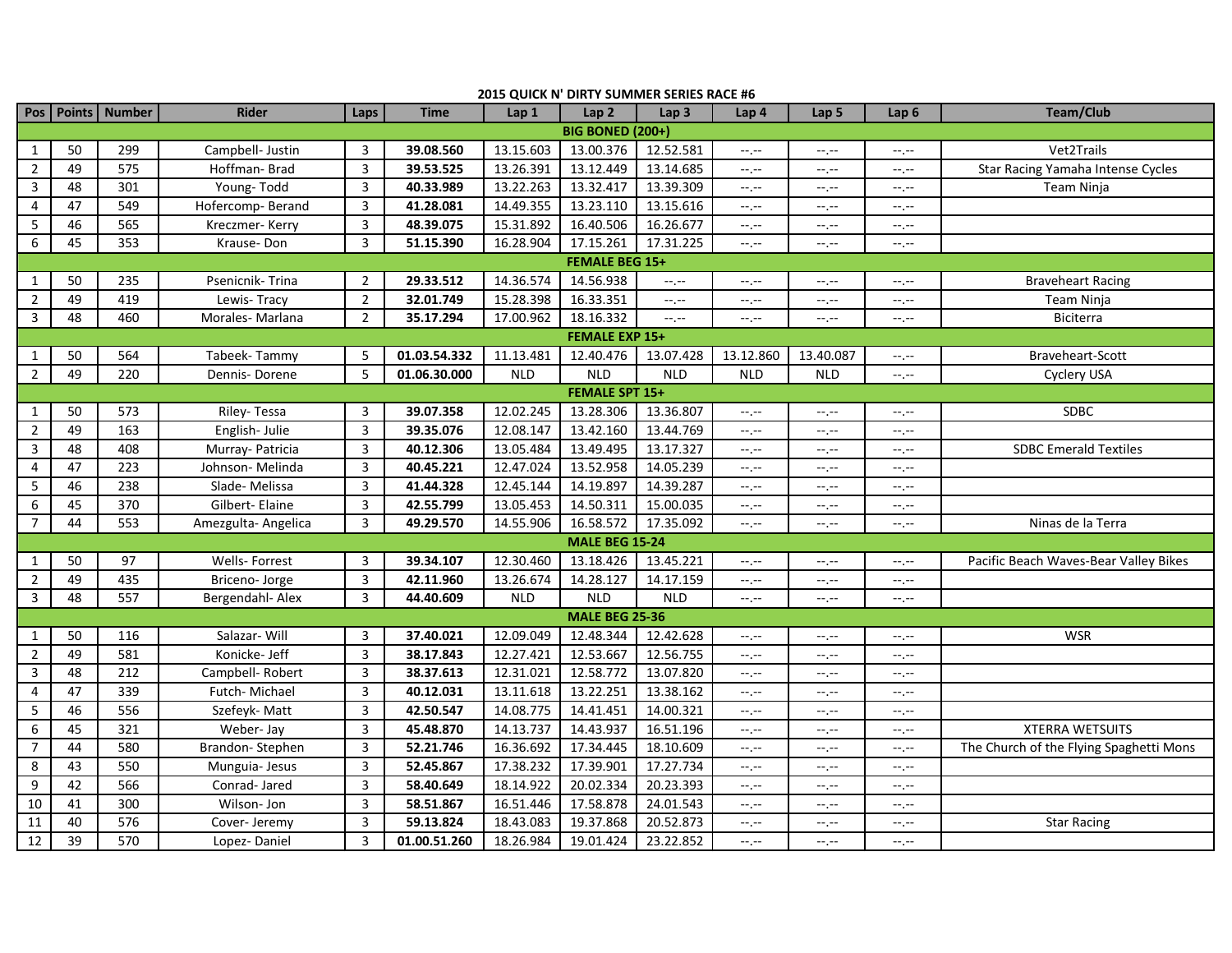|                       |          |                       |                            |                |                  | $\sim$           |                       |                  |                                                                                                                                                                                                                                                                                                                                                                                                                                                |                               |                  |                                        |
|-----------------------|----------|-----------------------|----------------------------|----------------|------------------|------------------|-----------------------|------------------|------------------------------------------------------------------------------------------------------------------------------------------------------------------------------------------------------------------------------------------------------------------------------------------------------------------------------------------------------------------------------------------------------------------------------------------------|-------------------------------|------------------|----------------------------------------|
|                       |          | Pos   Points   Number | <b>Rider</b>               | Laps           | <b>Time</b>      | Lap <sub>1</sub> | Lap2                  | Lap <sub>3</sub> | Lap <sub>4</sub>                                                                                                                                                                                                                                                                                                                                                                                                                               | Lap 5                         | Lap <sub>6</sub> | <b>Team/Club</b>                       |
| <b>MALE BEG 37-48</b> |          |                       |                            |                |                  |                  |                       |                  |                                                                                                                                                                                                                                                                                                                                                                                                                                                |                               |                  |                                        |
| 1                     | 50       | 599                   | Lantz- Shawn               | 3              | 37.08.662        | 11.59.345        | 12.35.262             | 12.34.055        | $-1, -1$                                                                                                                                                                                                                                                                                                                                                                                                                                       | $-1, -1$                      | $-1, -1$         |                                        |
| $\overline{2}$        | 49       | 609                   | Espinoza- Mario            | 3              | 40.32.127        | 13.10.160        | 13.52.561             | 13.29.406        | $-1, -1$                                                                                                                                                                                                                                                                                                                                                                                                                                       | $\rightarrow$ , $\rightarrow$ | $-1, -1$         | Biciterra                              |
| $\mathbf{3}$          | 48       | 442                   | Zimmerman-Eddie            | 3              | 40.55.173        | 13.23.993        | 13.53.602             | 13.37.578        | $\frac{1}{2} \left( \frac{1}{2} \right) + \frac{1}{2} \left( \frac{1}{2} \right) + \frac{1}{2} \left( \frac{1}{2} \right) + \frac{1}{2} \left( \frac{1}{2} \right) + \frac{1}{2} \left( \frac{1}{2} \right) + \frac{1}{2} \left( \frac{1}{2} \right) + \frac{1}{2} \left( \frac{1}{2} \right) + \frac{1}{2} \left( \frac{1}{2} \right) + \frac{1}{2} \left( \frac{1}{2} \right) + \frac{1}{2} \left( \frac{1}{2} \right) + \frac{1}{2} \left($ | $-1, -1$                      | $-1, -1$         | Tequila                                |
| 4                     | 47       | 63                    | Owen-Bradley               | 3              | 42.09.568        | 14.25.390        | 14.05.473             | 13.38.705        | $\frac{1}{2} \left( \frac{1}{2} \right) + \frac{1}{2} \left( \frac{1}{2} \right) + \frac{1}{2} \left( \frac{1}{2} \right) + \frac{1}{2} \left( \frac{1}{2} \right) + \frac{1}{2} \left( \frac{1}{2} \right) + \frac{1}{2} \left( \frac{1}{2} \right) + \frac{1}{2} \left( \frac{1}{2} \right) + \frac{1}{2} \left( \frac{1}{2} \right) + \frac{1}{2} \left( \frac{1}{2} \right) + \frac{1}{2} \left( \frac{1}{2} \right) + \frac{1}{2} \left($ | $-1, -1$                      | $-1, -1$         |                                        |
| $5\phantom{.0}$       | 46       | 459                   | Morales-Manual             | 3              | 42.23.547        | <b>NLD</b>       | <b>NLD</b>            | <b>NLD</b>       | $-1, -1$                                                                                                                                                                                                                                                                                                                                                                                                                                       | $-1, -1$                      | $-1, -1$         | Biciterra                              |
| 6                     | 45       | 261                   | Altstatt- Jason            | 3              | 43.22.174        | 13.38.254        | 14.46.275             | 14.57.645        | $-1, -1$                                                                                                                                                                                                                                                                                                                                                                                                                                       | $-1, -1$                      | $--, --$         | <b>Inkys Bikes</b>                     |
| $\overline{7}$        | 44       | 326                   | DeGuzman-Nelson            | 3              | 48.30.235        | 15.37.460        | 16.25.645             | 16.27.130        | $-\gamma$ , $-\gamma$                                                                                                                                                                                                                                                                                                                                                                                                                          | $-1, -1$                      | $-1, -1$         |                                        |
| 8                     | 43       | 247                   | Young-Brad                 | 3              | 48.36.565        | 15.37.896        | 16.32.952             | 16.25.717        | $\rightarrow$ , $\rightarrow$                                                                                                                                                                                                                                                                                                                                                                                                                  | $-1, -1$                      | $-1, -1$         |                                        |
| 9                     | 42       | $\overline{577}$      | Gerardi-Mark               | 3              | 54.23.243        | 16.08.688        | 18.32.546             | 19.42.009        | $-1, -1$                                                                                                                                                                                                                                                                                                                                                                                                                                       | --.--                         | --.--            |                                        |
| <b>DNS</b>            | 0        | 218                   | Gagnon-Scott               | $\mathbf{0}$   | $-1 - 1 - 1 = 0$ | $-1, -1$         | --.--                 | $-1, -1$         | $-1, -1$                                                                                                                                                                                                                                                                                                                                                                                                                                       | $-1, -1$                      | $--, --$         |                                        |
| MALE BEG 49+          |          |                       |                            |                |                  |                  |                       |                  |                                                                                                                                                                                                                                                                                                                                                                                                                                                |                               |                  |                                        |
| 1                     | 50       | 191                   | Casiano-Vincent            | 3              | 40.18.442        | 13.06.393        | 13.33.611             | 13.38.438        | $\frac{1}{2} \left( \frac{1}{2} \right) + \frac{1}{2} \left( \frac{1}{2} \right) + \frac{1}{2} \left( \frac{1}{2} \right) + \frac{1}{2} \left( \frac{1}{2} \right) + \frac{1}{2} \left( \frac{1}{2} \right) + \frac{1}{2} \left( \frac{1}{2} \right) + \frac{1}{2} \left( \frac{1}{2} \right) + \frac{1}{2} \left( \frac{1}{2} \right) + \frac{1}{2} \left( \frac{1}{2} \right) + \frac{1}{2} \left( \frac{1}{2} \right) + \frac{1}{2} \left($ | $-1, -1$                      | $-1, -1$         | Team Ninja                             |
| $\overline{2}$        | 49       | 574                   | Kooiman- Brian             | $\overline{3}$ | 40.59.345        | 13.14.864        | 13.46.657             | 13.57.824        | $-1, -1$                                                                                                                                                                                                                                                                                                                                                                                                                                       | $-1, -1$                      | $-1, -1$         |                                        |
| $\mathbf{3}$          | 48       | 563                   | Leipper-Ken                | 3              | 42.26.732        | 14.27.225        | 13.52.584             | 14.06.923        | $-\gamma$ , $-\gamma$                                                                                                                                                                                                                                                                                                                                                                                                                          | $-1, -1$                      | $-1, -1$         | <b>SDBC</b>                            |
| $\overline{4}$        | 47       | $\overline{96}$       | Wells-David                | $\overline{3}$ | 45.32.319        | 14.20.681        | 15.22.808             | 15.48.830        | $-1, -1$                                                                                                                                                                                                                                                                                                                                                                                                                                       | $-1, -1$                      | $-1, -1$         | One Hundred Percent Racing             |
| $5\phantom{.0}$       | 46       | 277                   | De Laurentis-Dino          | $\overline{3}$ | 46.56.783        | 14.57.466        | 15.44.110             | 16.15.207        | $-1, -1$                                                                                                                                                                                                                                                                                                                                                                                                                                       | --.--                         | --.--            | Zumwalts                               |
| 6                     | 45       | 444                   | Flores-Richard             | $\overline{3}$ | 48.12.234        | 15.34.262        | 16.09.077             | 16.28.895        | $-\gamma$ , $-\gamma$                                                                                                                                                                                                                                                                                                                                                                                                                          | $-1, -1$                      | $-1, -1$         |                                        |
| $\overline{7}$        | 44       | 56                    | Magill- James              | $\overline{3}$ | 49.52.806        | 15.28.287        | 16.53.671             | 17.30.848        | $-1, -1$                                                                                                                                                                                                                                                                                                                                                                                                                                       | $-1, -1$                      | $-1 - 1 - 1 = 0$ | Team Ninja                             |
| 8                     | 43       | 592                   | Berenol- Francois          | 3              | 52.52.443        | 16.40.765        | 17.39.926             | 18.31.752        | $-1, -1$                                                                                                                                                                                                                                                                                                                                                                                                                                       | $-1, -1$                      | $-1, -1$         |                                        |
| <b>DNS</b>            | $\Omega$ | 228                   | Maners-Michael             | $\Omega$       | --.--            | $-1, -1$         | $-1, -1$              | $-1, -1$         | $\frac{1}{2} \left( \frac{1}{2} \right) + \frac{1}{2} \left( \frac{1}{2} \right) + \frac{1}{2} \left( \frac{1}{2} \right) + \frac{1}{2} \left( \frac{1}{2} \right) + \frac{1}{2} \left( \frac{1}{2} \right) + \frac{1}{2} \left( \frac{1}{2} \right) + \frac{1}{2} \left( \frac{1}{2} \right) + \frac{1}{2} \left( \frac{1}{2} \right) + \frac{1}{2} \left( \frac{1}{2} \right) + \frac{1}{2} \left( \frac{1}{2} \right) + \frac{1}{2} \left($ | $-1, -1$                      | $-1, -1$         |                                        |
|                       |          |                       |                            |                |                  |                  | <b>MALE EXP 15-24</b> |                  |                                                                                                                                                                                                                                                                                                                                                                                                                                                |                               |                  |                                        |
| 1                     | 50       | 606                   | Peluche MacPherson- Carlos | 6              | 46.59.076        | 07.36.408        | 07.58.521             | 07.39.954        | 07.46.339                                                                                                                                                                                                                                                                                                                                                                                                                                      | 07.58.310                     | 07.59.544        | <b>Biciterra</b>                       |
| $\overline{2}$        | 49       | 605                   | Alberto McPherson- Jesus   | 6              | 48.28.213        | 07.38.540        | 07.55.615             | 08.03.291        | 08.15.186                                                                                                                                                                                                                                                                                                                                                                                                                                      | 08.25.506                     | 08.10.075        | Biciterra                              |
| $\mathbf{3}$          | 48       | 569                   | Burcham-Brent              | 6              | 48.28.475        | 07.37.592        | 07.55.342             | 08.05.331        | 08.13.640                                                                                                                                                                                                                                                                                                                                                                                                                                      | 08.26.587                     | 08.09.983        |                                        |
| 4                     | 47       | 260                   | Doyle- Kyle                | 6              | 52.00.833        | 07.58.252        | 08.37.091             | 08.44.819        | 08.53.375                                                                                                                                                                                                                                                                                                                                                                                                                                      | 08.44.225                     | 09.03.071        | <b>Better Buzz</b>                     |
| $5\phantom{.0}$       | 46       | 572                   | Christenson- Evan          | 6              | 53.10.342        | 07.48.895        | 08.52.560             | 09.09.540        | 09.16.075                                                                                                                                                                                                                                                                                                                                                                                                                                      | 09.02.476                     | 09.00.796        | Team Ninja                             |
|                       |          |                       |                            |                |                  |                  | <b>MALE EXP 25-36</b> |                  |                                                                                                                                                                                                                                                                                                                                                                                                                                                |                               |                  |                                        |
| 1                     | 50       | 94                    | Weigle-Marcus              | 6              | 49.05.191        | 07.45.366        | 08.09.956             | 08.18.836        | 08.20.302                                                                                                                                                                                                                                                                                                                                                                                                                                      | 08.08.466                     | 08.22.265        | Ninja-Zumwalts                         |
| $\overline{2}$        | 49       | 172                   | Scarbrough-Brian           | 6              | 51.25.526        | 07.38.234        | 07.56.306             | 08.03.572        | 08.28.589                                                                                                                                                                                                                                                                                                                                                                                                                                      | 09.38.325                     | 09.40.500        | Spy-Giant-Baghouse                     |
|                       |          |                       |                            |                |                  |                  | <b>MALE EXP 37-48</b> |                  |                                                                                                                                                                                                                                                                                                                                                                                                                                                |                               |                  |                                        |
| 1                     | 50       | 278                   | Painting-Mark              | 6              | 50.26.702        | 07.47.111        | 08.09.175             | 08.19.853        | 08.40.317                                                                                                                                                                                                                                                                                                                                                                                                                                      | 08.47.202                     | 08.43.044        | 3B Yoga                                |
| $\overline{2}$        | 49       | 209                   | Bottalico-Fabio            | 6              | 51.41.899        | 08.03.359        | 08.27.140             | 08.40.419        | 08.51.943                                                                                                                                                                                                                                                                                                                                                                                                                                      | 08.56.012                     | 08.43.026        | Cal Coast Bicycles                     |
| 3                     | 48       | 588                   | Farkas-Michael             | 6              | 53.23.142        | 08.15.141        | 08.54.441             | 09.00.052        | 09.02.836                                                                                                                                                                                                                                                                                                                                                                                                                                      | 09.06.055                     | 09.04.617        | <b>SDBC</b>                            |
| 4                     | 47       | 125                   | Meyer- Jeff                | 6              | 54.59.728        | 08.20.444        | 09.04.183             | 09.20.135        | 09.15.906                                                                                                                                                                                                                                                                                                                                                                                                                                      | 09.30.706                     | 09.28.354        | Team Ninja BRL Bikes EPO Boost TriFuel |
| 5                     | 46       | 571                   | Burcham- Greg              | 6              | 58.01.294        | 09.00.921        | 09.30.602             | 09.43.633        | 09.51.177                                                                                                                                                                                                                                                                                                                                                                                                                                      | 09.57.698                     | 09.57.263        | Crank Cycling                          |
| 6                     | 45       | 344                   | Henry- Michael             | 6              | 59.06.545        | 09.04.014        | 09.49.558             | 09.52.869        | 10.06.068                                                                                                                                                                                                                                                                                                                                                                                                                                      | 10.05.250                     | 10.08.786        | Team Ninja                             |

## **2015 QUICK N' DIRTY SUMMER SERIES RACE #6**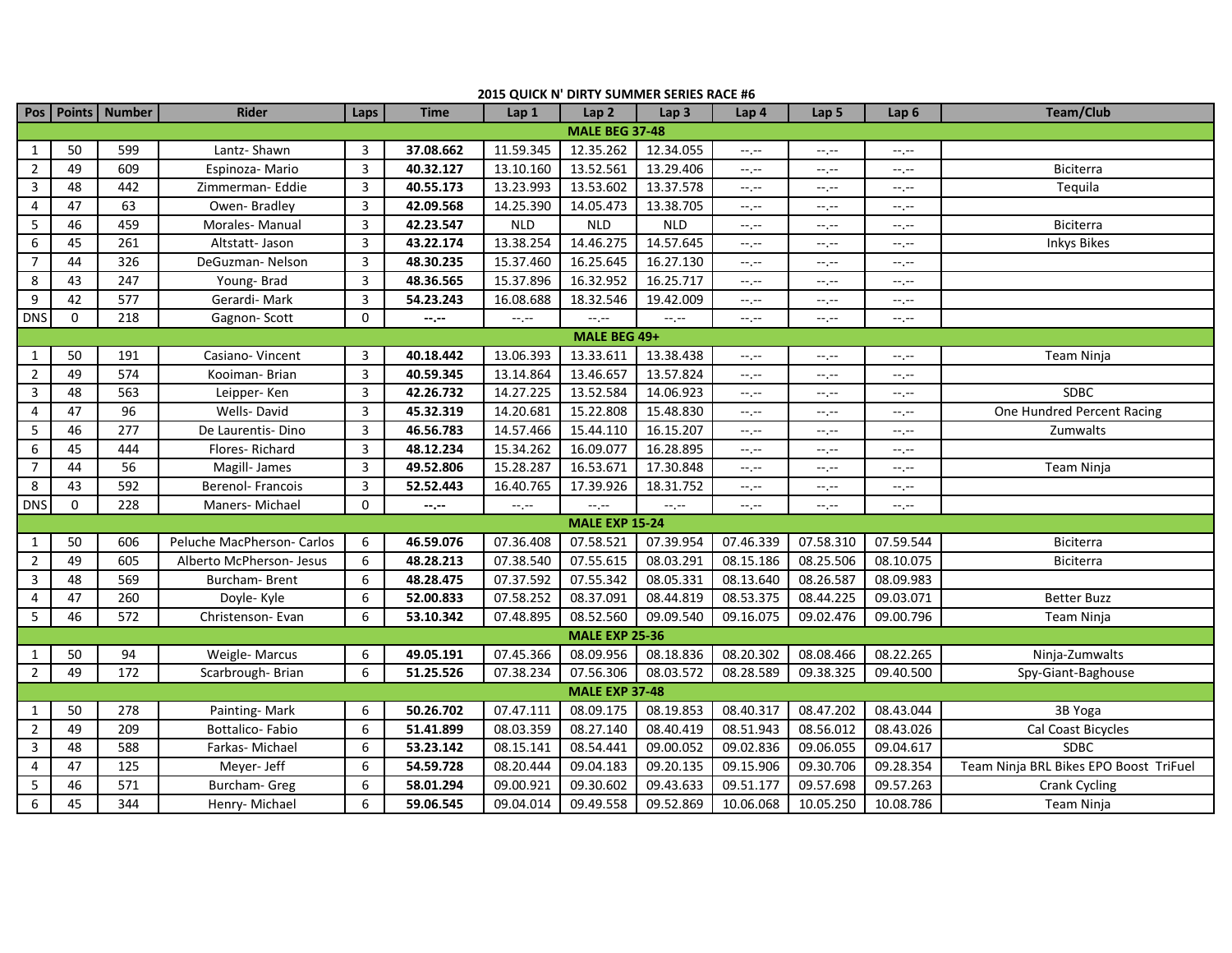| 2015 QUICK N' DIRTY SUMMER SERIES RACE #6 |                       |                       |                          |                |                  |                |                       |                  |                               |                               |                               |                              |
|-------------------------------------------|-----------------------|-----------------------|--------------------------|----------------|------------------|----------------|-----------------------|------------------|-------------------------------|-------------------------------|-------------------------------|------------------------------|
|                                           |                       | Pos   Points   Number | <b>Rider</b>             | Laps           | <b>Time</b>      | Lap 1          | Lap2                  | Lap <sub>3</sub> | Lap <sub>4</sub>              | Lap <sub>5</sub>              | Lap <sub>6</sub>              | Team/Club                    |
| MALE EXP 49+                              |                       |                       |                          |                |                  |                |                       |                  |                               |                               |                               |                              |
| $\mathbf{1}$                              | 50                    | 15                    | Bienias-Rick             | 6              | 46.59.761        | 07.39.502      | 07.56.133             | 07.38.671        | 07.47.569                     | 07.57.444                     | 08.00.442                     | Descenders                   |
| $\overline{2}$                            | 49                    | 28                    | dodero- deron            | 6              | 01.15.29.034     | 08.09.734      | 17.08.207             | 08.44.247        | 08.48.721                     | 08.40.940                     | 23.57.185                     | Swamis                       |
|                                           | <b>MALE SPT 15-24</b> |                       |                          |                |                  |                |                       |                  |                               |                               |                               |                              |
| $\mathbf{1}$                              | 50                    | 93                    | Weigle- Christopher      | 4              | 47.28.067        | 11.42.646      | 11.46.930             | 11.55.777        | 12.02.714                     | $-1, -1$                      | $--, --$                      | Zumwalts-Ninja               |
| $\overline{2}$                            | 49                    | 204                   | Abrantes- Jacob          | 4              | 48.34.812        | 11.44.584      | 12.08.712             | 12.24.770        | 12.16.746                     | $-\mathbb{L}$ , $-\mathbb{L}$ | $-1.1$                        | <b>Hollands Bicycles</b>     |
| 3                                         | 48                    | 258                   | Arcidiacono- Skylar      | $\overline{4}$ | 50.42.407        | 12.17.802      | 12.46.603             | 12.55.941        | 12.42.061                     | $-1, -1$                      | $--, --$                      | <b>Intense Bomers</b>        |
| 4                                         | 47                    | 430                   | Graves-Owen              | 4              | 51.28.424        | 11.44.880      | 12.13.898             | 13.48.994        | 13.40.652                     | $-1, -1$                      | $-1, -1$                      | <b>Holland Bicycles</b>      |
| 5                                         | 46                    | 350                   | Werner- Matthew          | $\overline{4}$ | 54.15.321        | 13.05.872      | 13.42.983             | 13.50.506        | 13.35.960                     | $-1, -1$                      | $-1, -1$                      | <b>SDBC-Emerald Textiles</b> |
| 6                                         | 45                    | 567                   | Phommavongsay-Thiery     | $\overline{4}$ | 01.11.08.081     | 15.00.888      | 17.04.720             | 18.43.006        | 20.19.467                     | $-1, -1$                      | $--, --$                      | <b>XCMS Rauhs</b>            |
| <b>DNS</b>                                | $\mathbf 0$           | 49                    | Hughes-Jon               | $\Omega$       | $-1$             | $--, --$       | --,--                 | $-1, -1$         | $-1, -1$                      | $-1, -1$                      | $--, --$                      | HT Bikes                     |
|                                           |                       |                       |                          |                |                  |                | <b>MALE SPT 25-36</b> |                  |                               |                               |                               |                              |
| $\mathbf{1}$                              | 50                    | 389                   | <b>TOPETE JR.- JESUS</b> | $\overline{4}$ | 46.49.665        | 11.13.553      | 11.50.644             | 11.53.921        | 11.51.547                     | $-1, -1$                      | $-1, -1$                      | <b>BICITERRA</b>             |
| $\overline{2}$                            | 49                    | 578                   | Ouderdonk-Schuyler       | $\overline{4}$ | 49.37.646        | 12.21.833      | 12.36.841             | 12.24.035        | 12.14.937                     | $-1, -1$                      | $-1, -1$                      | MJs Cyclery                  |
| 3                                         | 48                    | 281                   | Sinclair- Alton          | 4              | 50.36.117        | 11.56.892      | 13.00.090             | 12.49.449        | 12.49.686                     | $-1, -1$                      | $-1, -1$                      | Me                           |
| 4                                         | 47                    | 291                   | Kurczy- Mike             | 4              | 51.44.790        | 12.23.513      | 12.44.792             | 13.09.831        | 13.26.654                     | $-1, -1$                      | $-1.1$                        | <b>XCMS Racing</b>           |
| 5                                         | 46                    | 230                   | Maytorena- Felipe        | $\overline{4}$ | 55.56.714        | 13.15.367      | 14.02.821             | 13.36.991        | 15.01.535                     | $-1, -1$                      | $-1 - 1 - 1 = 0$              |                              |
| 6                                         | 45                    | 551                   | Watkins- Adam            | 4              | 58.51.867        | <b>NLD</b>     | <b>NLD</b>            | <b>NLD</b>       | <b>NLD</b>                    | $-1, -1$                      | $-1 - 1 - 1 = 0$              | Bikemag                      |
| $\overline{7}$                            | 44                    | 552                   | Paz-David                | 4              | 01.05.46.686     | 15.29.899      | 15.58.064             | 17.21.414        | 16.57.309                     | $-1, -1$                      | $-1, -1$                      | <b>Bikemag</b>               |
|                                           |                       |                       |                          |                |                  |                | <b>MALE SPT 37-48</b> |                  |                               |                               |                               |                              |
| $\mathbf{1}$                              | 50                    | 62                    | Ohrmund-Steve            | 4              | 46.50.114        | 11.13.429      | 11.38.032             | 12.09.016        | 11.49.637                     | $-1, -1$                      | $--, --$                      | Oso Loco-North of the Border |
| $\overline{2}$                            | 49                    | 356                   | Pointer-Bill             | 4              | 48.08.479        | 11.35.618      | 12.13.261             | 12.15.080        | 12.04.520                     | $--, --$                      | $--, --$                      | SPY OPTICS-FB BIKES          |
| 3                                         | 48                    | 560                   | Sowinski- Michael        | $\overline{4}$ | 48.14.180        | 11.42.819      | 12.13.380             | 12.26.898        | 11.51.083                     | $-1, -1$                      | $-1, -1$                      | Halo Headband                |
| 4                                         | 47                    | 591                   | <b>Brochard- Gilles</b>  | 4              | 48.15.979        | 11.45.346      | 11.59.780             | 12.13.188        | 12.17.665                     | $-1, -1$                      | $--, --$                      | <b>TASCO MTB</b>             |
| 5                                         | 46                    | 561                   | Hogan-Zack               | 4              | 48.16.511        | 12.04.464      | 12.04.992             | 12.14.658        | 11.52.397                     | $-1, -1$                      | $-1, -1$                      |                              |
| 6                                         | 45                    | 146                   | DeMaio-Robert            | 4              | 49.35.072        | 11.17.958      | 12.59.984             | 13.06.535        | 12.10.595                     | $-1, -1$                      | $-1$ .                        | Fitness Zone                 |
| $\overline{7}$                            | 44                    | 427                   | Peel-Ronnie              | 4              | 50.41.061        | 12.26.147      | 12.37.452             | 12.52.347        | 12.45.115                     | $-1, -1$                      | $-1, -1$                      | <b>TASCO</b>                 |
| 8                                         | 43                    | 225                   | Jordan- Christopher      | 4              | 51.30.633        | 12.34.636      | 12.50.833             | 13.00.552        | 13.04.612                     | $--, --$                      | $--, --$                      |                              |
| 9                                         | 42                    | 221                   | Haworth-Soames           | 4              | 53.18.021        | 12.58.867      | 13.18.864             | 13.20.320        | 13.39.970                     | $-1, -1$                      | $-1 - 1 - 1 = 0$              |                              |
| $10\,$                                    | 41                    | 393                   | Murphy-Kevin             | 4              | 57.56.117        | 14.10.892      | 14.43.441             | 14.37.109        | 14.24.675                     | $-1, -1$                      | $-1, -1$                      |                              |
| <b>DNF</b>                                | 40                    | 306                   | Hiley-Damian             | $\overline{2}$ | 27.21.592        | 13.20.277      | 14.01.315             | $-1, -1$         | $\rightarrow$ , $\rightarrow$ | $-1, -1$                      | $-1, -1$                      | <b>Desert King</b>           |
| DNS                                       | $\mathbf 0$           | 457                   | Velez-Jose               | $\mathbf 0$    | $-1 - 1 - 1 = 0$ | $-\mathcal{L}$ | --,--                 | $-1, -1$         | $\rightarrow$ , $\rightarrow$ | $-1, -1$                      | $--, --$                      | <b>BiciTerra</b>             |
| DNS                                       | $\Omega$              | 579                   | Blikstad-Espen           | $\Omega$       | $-1 - 1 - 1 = 0$ | $-1, -1$       | $-1, -1$              | $-1, -1$         | $\rightarrow$ , $\rightarrow$ | $-1, -1$                      | $-1, -1$                      | Tibro CK Sweden              |
|                                           |                       |                       |                          |                |                  |                | MALE SPT 49+          |                  |                               |                               |                               |                              |
| 1                                         | 50                    | 431                   | Masterson-Steve          | 4              | 48.07.380        | 11.44.302      | 12.01.994             | 12.11.329        | 12.09.755                     | $-1, -1$                      | $-1 - 1 - 1 = 0$              | Swamis                       |
| $\overline{2}$                            | 49                    | 263                   | Montfort-Scott           | 4              | 48.17.769        | 11.45.771      | 12.05.989             | 12.20.884        | 12.05.125                     | $-1, -1$                      | $-1, -1$                      |                              |
| $\mathbf{3}$                              | 48                    | 208                   | Berry-James              | $\overline{4}$ | 49.09.249        | 11.43.838      | 12.07.575             | 12.16.494        | 13.01.342                     | $-1, -1$                      | $-1, -1$                      | Cal Coast Bikes              |
| 4                                         | 47                    | 330                   | Espinoza- Jaime          | 4              | 51.33.813        | 12.01.121      | 13.10.214             | 13.10.200        | 13.12.278                     | $-1, -1$                      | $\rightarrow$ , $\rightarrow$ | Biciterra                    |
| 5                                         | 46                    | 292                   | Suizdak- Gary            | 4              | 57.41.794        | 12.37.856      | 13.07.101             | 12.49.987        | 19.06.850                     | $-1, -1$                      | $-1, -1$                      | <b>TASCO</b>                 |